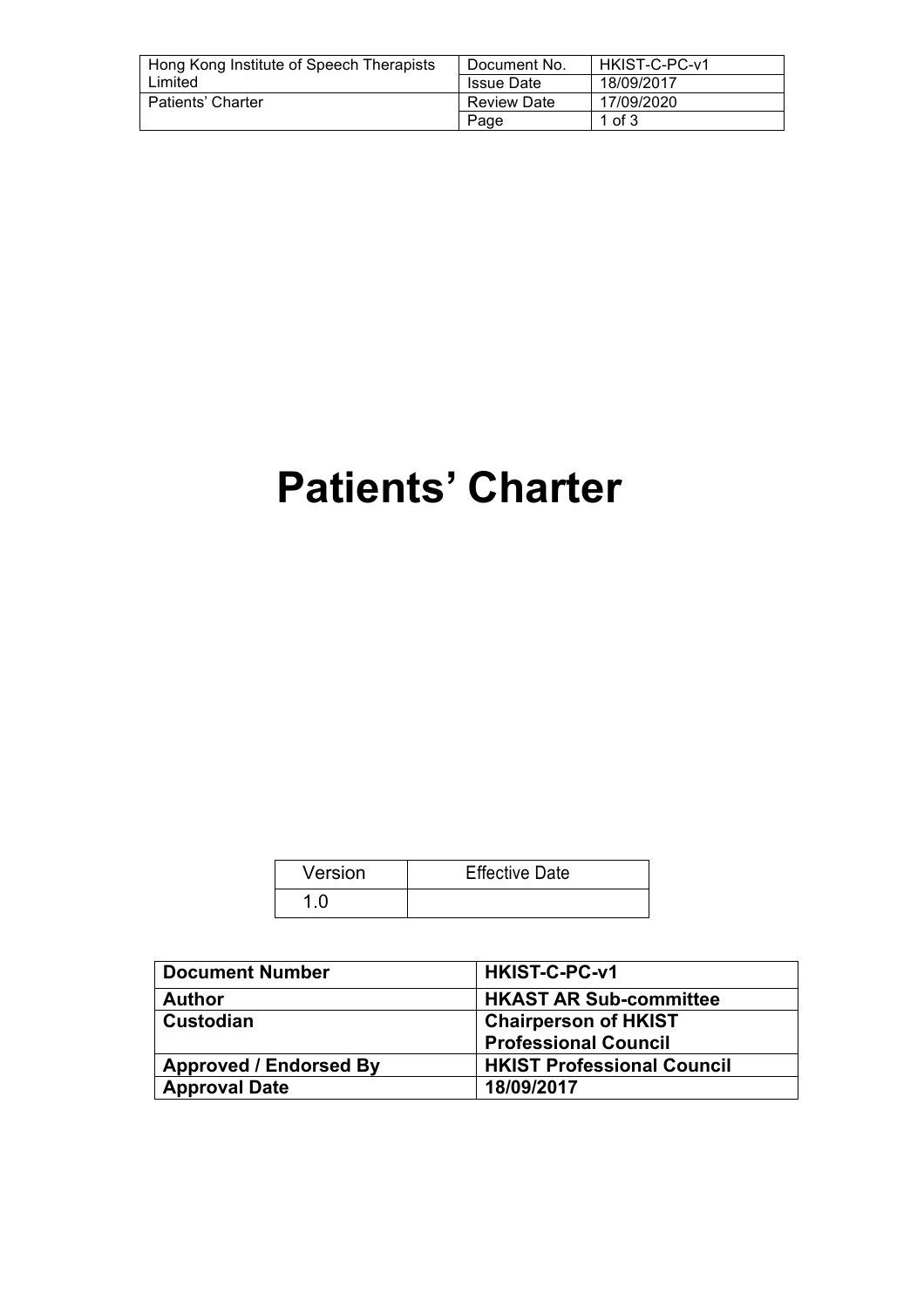| Hong Kong Institute of Speech Therapists | Document No.       | HKIST-C-PC-v1 |
|------------------------------------------|--------------------|---------------|
| Limited                                  | <b>Issue Date</b>  | 18/09/2017    |
| Patients' Charter                        | <b>Review Date</b> | 17/09/2020    |
|                                          | Page               | $2$ of $3$    |

## **1.0 Objective**

- 1.1 The purpose of the Patients' Charter is to explain both your Rights and Responsibilities when you use the speech therapy service in Hong Kong. Knowing and understanding your rights and responsibilities will make your relationship with speech therapists a mutually beneficial one.
- 1.2 The Charter sets out the ways in which the community and the speech therapists work as partners in a positive and open relationship with a view to enhancing the effectiveness of the health care process.

# **2.0 Patients' Charter**

- 2.1 Patients' Charter Responsibilities
	- 2.1.1 Give your speech therapists as much information as you can about your swallowing and communication condition, present health, past illnesses, any allergies and any other relevant details.
	- 2.1.2 Follow the prescribed and agreed treatment plan, and conscientiously comply with the instructions given.
	- 2.1.3 Show consideration for the rights of other patients and speech therapists
	- 2.1.4 Keep any appointments that you make, or notify the speech therapy clinic as early as possible if you are unable to do so.
	- 2.1.5 Should not ask speech therapists to provide incorrect information,receipts or certificates.
	- 2.1.6 Should not waste speech therapy resources unnecessarily.
- 2.2 Patients' Charter Rights
	- 2.2.1 Rights to Speech Therapy
	- The right to receive speech therapy advice and treatment which fully meets the currently accepted standards of care and quality.
	- The currently accepted standards are those adopted by a responsible body of the profession in the light of accepted contemporary speech therapy practice.

#### 2.2.2. Rights to Information

- The right to information about what speech therapy services are available, and what charges are involved.
	- This information should be readily available to you in the speech therapy clinics.